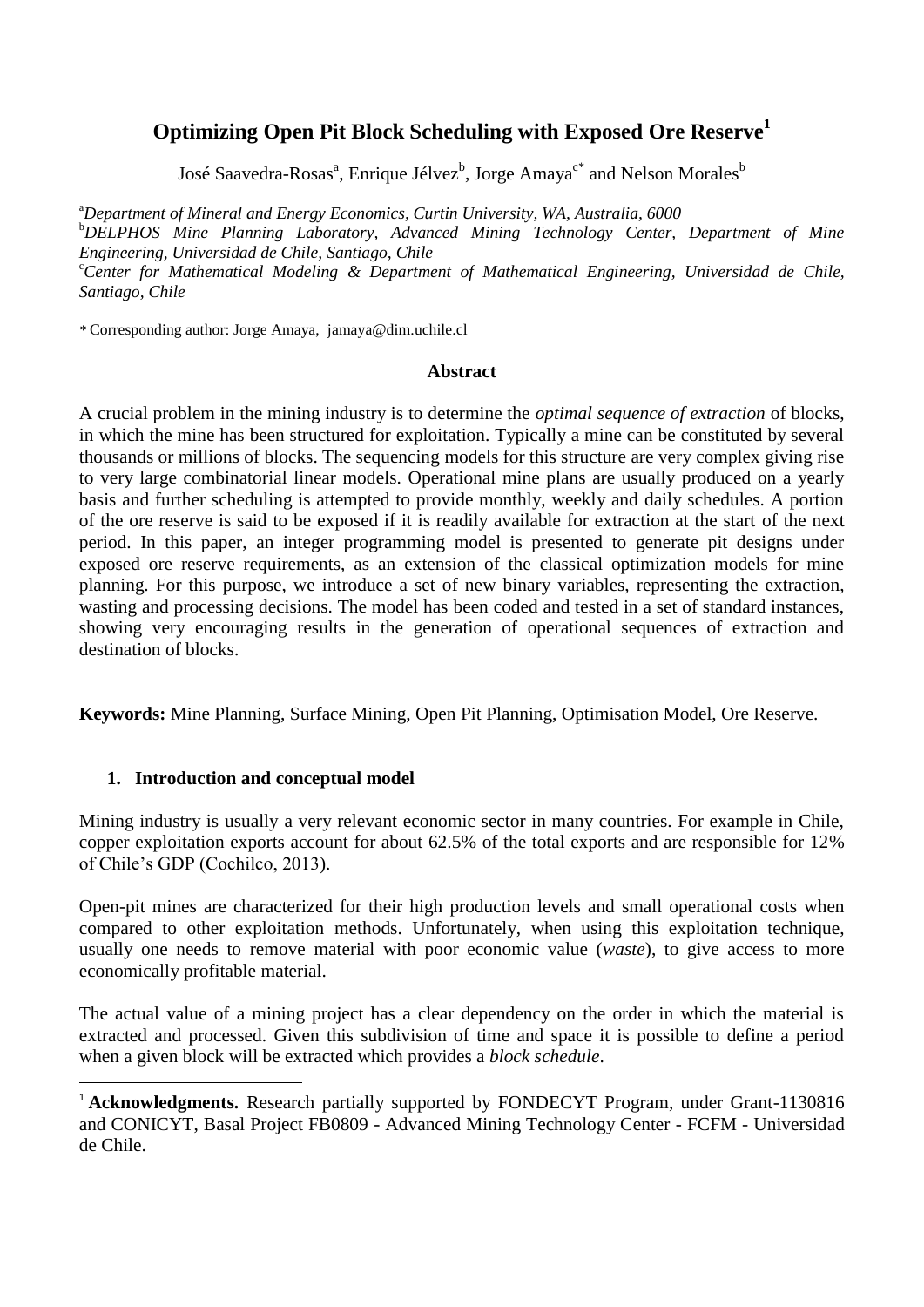Each block is characterized by its metal content, density, lithology and other relevant attributes that are produced by using estimation techniques specifically designed to deal with the spatial nature of the mineralization. The value of a mine plan is thus determined by the value contained in the blocks that are extracted at certain periods.

Generally speaking, three different problems are usually considered by mining planners for the economic valuation, design and planning of open pit mines as pointed out by Hustrulid and Kuchta (2006). The first one is the Final Open Pit problem, also called "Ultimate Pit Limit" problem, which aims to find the region of maximal economic value for exploitation under certain geotechnical stability constraints and assuming one period of extraction and infinite capacity. For a large number of blocks, this problem can be solved through a combination between Linear Programming and some suitable heuristics. Another more realistic problem is the so-called Capacitated Final Open Pit, which considers an additional constraint on the total capacity for one-period exploitation, giving rise to nontrivial binary problems. The third problem is a multi-period version of the latter, the Capacitated Dynamic Open Pit problem, with the goal of finding an optimal sequence of extracted volumes in a certain finite time horizon for bounded capacities at each period, the optimality criterion being the total discounted profit. This is the more interesting scheduling problem for mine extraction, but here a new version of it will be introduced.

A common practice for the formulation of these problems consists in describing an ore reserve via the construction of a three-dimensional block model of the three-dimensional mining site. Each block corresponds to a unitary volume of extraction characterized by several geologic and economic properties which are estimated from sample data. Block models can be represented as directed graphs where nodes are associated with blocks, while arcs correspond to the precedence of these blocks in the ore reserve. The precedence order is induced by physical and operational constraints as those derived from the geo-mechanics of slope stability. This discrete approach gives rise to huge combinatorial problems whose mathematical formulations are special large-scale instances of Integer Programming Optimization problems, see for instance Cacetta (2007).

In open-pit mining a block schedule will be called feasible if it satisfies a set of constraints. The more important of such constrains are related to the *precedence* between blocks, as the extraction process proceeds from surface down to the bottom of the mineralization it is necessary to first remove blocks on the surface before access. This idea applies to every block in the model: it is not possible to access a given block in a certain time unless the blocks that are "above" it have been already extracted. Also, stability of the walls must be ensured which is expressed in terms of slope angles that must be satisfied at any point in time, which essentially helps to define a graph of precedence conditions. The amount of material to be transported and processed at each time period is subject to upper bounds and lower bounds given by transportation and plant capacity, respectively, which are usually expressed in tons.

The problem that this paper addresses is that of design of an exploitation stage in an open pit leaving enough ore reserve that is readily available at the start of the next extraction period. A block is said to be exposed at a given period if its precedent blocks have been all extracted but the block itself has been not. Means to identify exposed block are required and this motivates the introduction of a new type of variable with its associated constraints in a Mixed Integer Programming (MIP) model.

For the open-pit mine production scheduling problem, a very general formulation, due to Johnson (1968,1969), presents the block scheduling problem under slope, capacity and blending constraints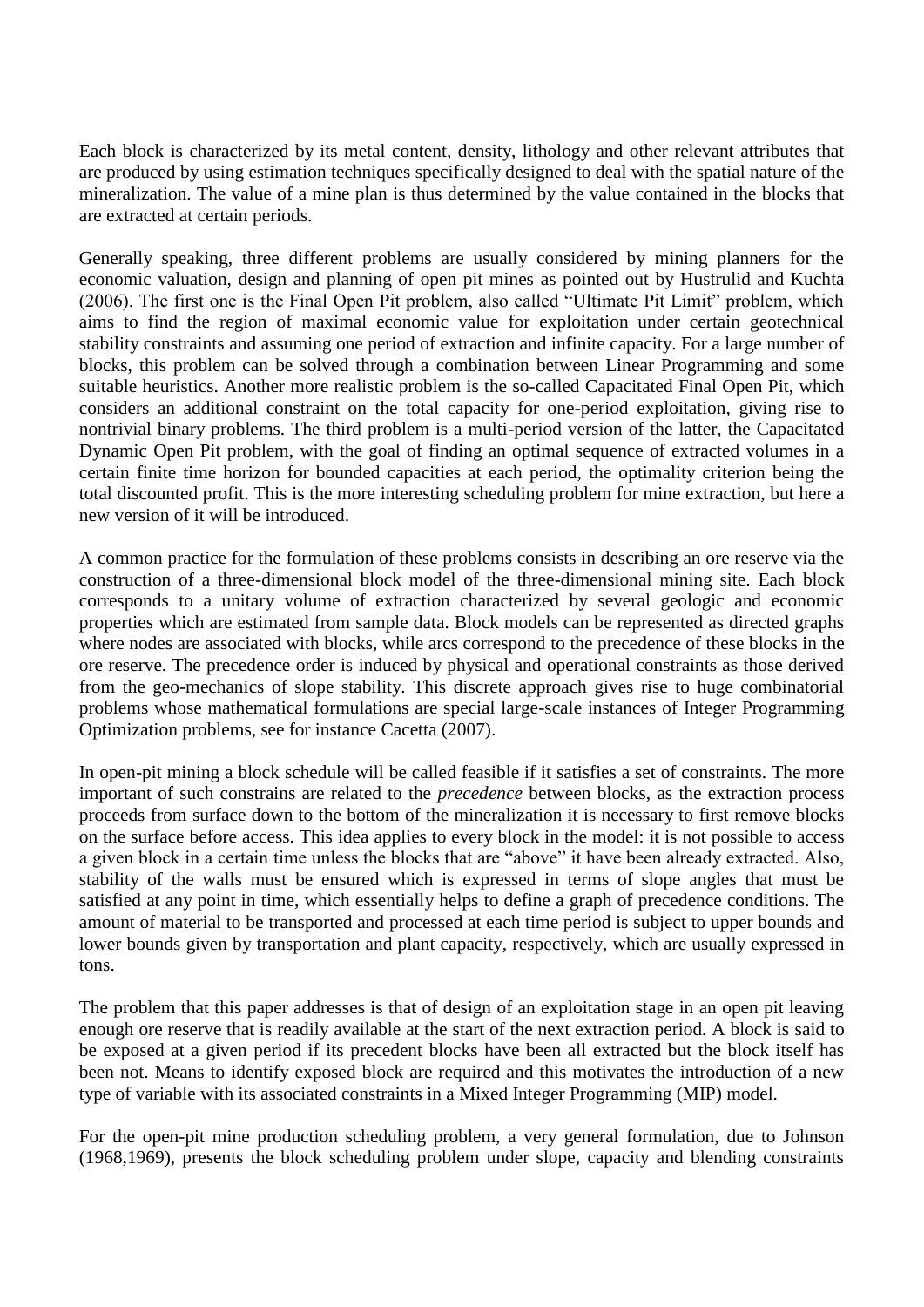(the last ones given by ranges of the processed ore grade) within a multi-destination setting, i.e., the optimization model decides the best process to apply on a block by block basis. Unfortunately, the complexity of the model is too big to be solved in a realistic case study which detracts from its application.

Since the introduction by Lerchs and Grossman (1965) of a model that is now considered a classic in the subject, open pit design by means of Operations Research models has reached a level of maturity and acceptance by industry becoming fundamental in every mining endeavor. They proposed a simplified version of the problem, known as the *ultimate pit* or *final pit* problem. For this simplified model the block destinations are fixed in advance and the only constraint considered is the slope constraint, hence capacity or blending constraints are not present. For this model, the problem reduces to selecting a subset of blocks containing maximal value whilst respecting the precedence constraints. The authors also presented an efficient (polynomial) algorithm for solving the ultimate pit problem, and showed that the size of the pit is monotonic on the value of the blocks, in the sense that, if the values of the blocks decrease, the set of selected blocks is a subset of the original one. These two properties are used to produce nested pits and therefore (by considering an increasing sequence of prices), using trial and error, the basic introduction of time and look for block schedules that could satisfy other constraints like capacity. Present-day commercial software, like GEOVIA Whittle<sup>TM</sup> (ex GEMCOM Whittle<sup>TM</sup>) (Gemcom, 2011), are based on these methods. Picard (1976) showed that the ultimate pit problem is equivalent to the *maximum closure problem*. Based on this fact, Hochbaum and Chen (2000) proposed to use existing efficient algorithms to tackle the ultimate pit problem. Following Picard and Hochbaum & Chen ideas, Amankwah (2014) extended it to the multi-period case, showing that multi-period open-pit mining problem can be solved as a maximum flow problem.

Caccetta and Hill (2003) proposed a model containing constraints on the mining extraction sequence; mining, milling, and refining capacities; grades of mill feed and concentrates; stockpiles; logistics; and various operational requirements such as minimum pit-bottom width and maximum vertical depth (Newman et al., 2010) and use a customized version of the *branch-and-cut* algorithm to solve it up to a few hundred of thousands of blocks. Bley et al. (2010) use a similar model but considering fixed cutoff grade and incorporating additional cuts based on the capacity constraints that strengthen the formulation of the problem, in the sense that the value of the linear relaxation provides a tighter bound. Unfortunately, it is not clear how to scale the technique for large instances, as the number of cuts may explode very quickly. This strategy is also used by Fricke (2006) in order to find inequalities that improve various integer formulations of the same model. Gaupp (2008) also reduces the number of variables by deriving minimum and maximum extraction time-periods for each block, therefore eliminating some of the variables and reducing the original MIP model size.

Bienstock and Zuckerberg (2010) use Lagrangian relaxation on all constraints, except the precedence constraints (in this case the problem reduces to the ultimate pit problem). They consider all types of constraints, but focus on the resolution of the linear relaxation only, for which again they report very good improvements in resolution time with regards to the standard LP solvers. Chicoisne et al. (2012) focus on the case of one destination and one capacity constraint per period, developing a customized algorithm for the linear relaxation and a heuristic based on topological sorting to obtain integer feasible solutions from it, reporting good solutions for the problem in large instances. Cullembine et al. (2011) propose a heuristic procedure using Lagrangian relaxation on lower and upper capacity constraints and a sliding time window strategy in which extraction variables for late periods are also relaxed while variables corresponding to early periods are fixed incrementally; they add an additional constraint in which the bottom of the pit must contain at least two adjacent blocks. Lambert and Newman (2013) solve a similar problem that Cullembine et al. (except two adjacent blocks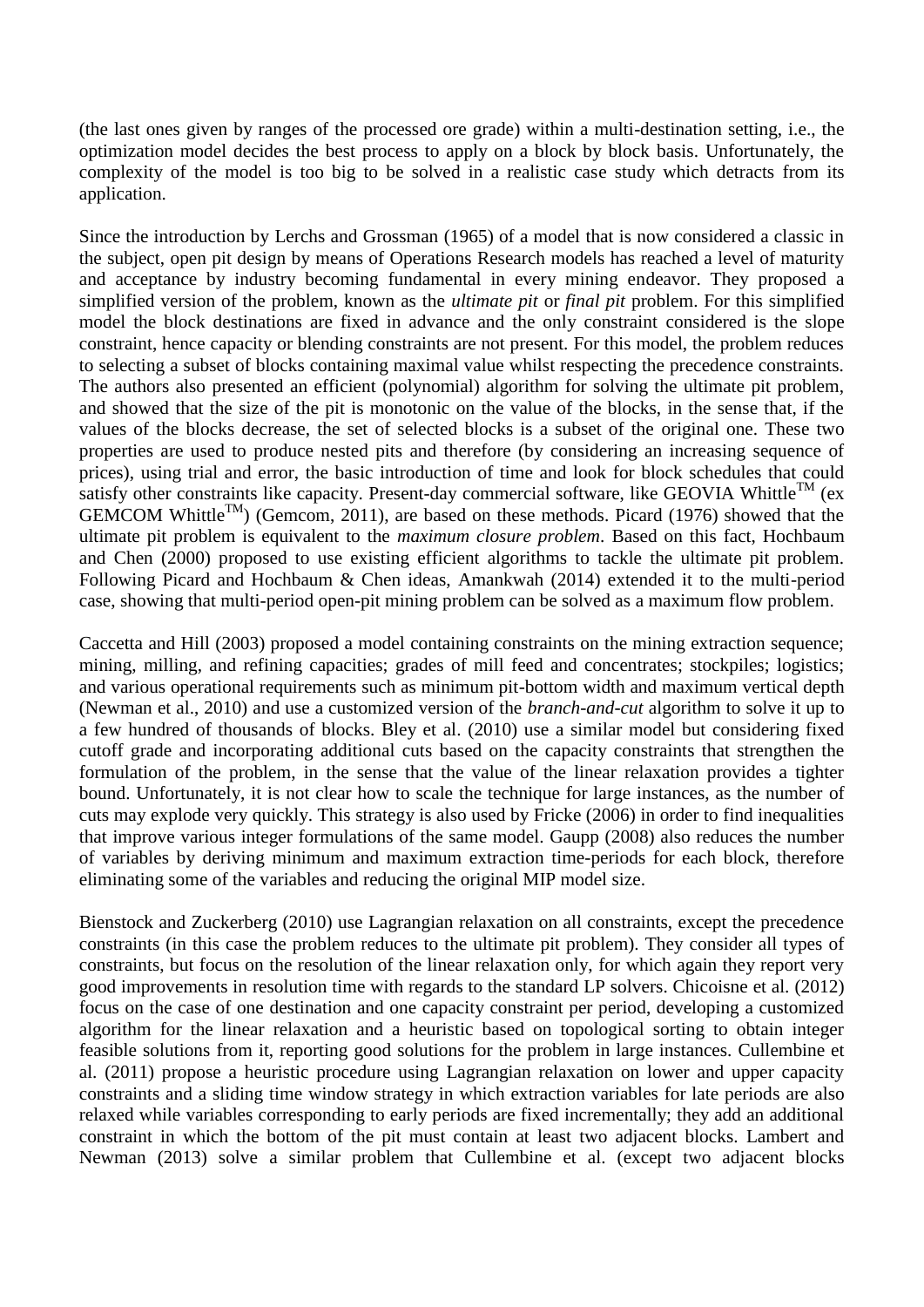constraints), employing a tailored Lagrangian relaxation, which uses information obtained while generating the initial solution to select a dualization scheme for the resource constraints.

Another approach to tackle large-scale problems is based on aggregation procedures. Dagdelen et al. (1986, 1999) and Ramazan et al. (2005) work on a model with fixed cut-off grades, upper and lower bounds for blending, but only upper bounds for the capacity. They aggregate blocks into what they call *fundamental-trees* and present a relatively small case. Boland et al. (2009) propose a different model, in which they aggregate blocks into what they call *bins*. The extraction of individual blocks is controlled with continuous variables, but binary variables are used at the bin level to impose slope constraints. Jélvez et al. (2013) use heuristics based on incremental and aggregation approaches in order to solve the open pit block scheduling problem. Their model considers upper and lower capacity constraints, but the application considers only upper bounds. Approaches not based in linear programming include *genetic algorithms* and *tabu search*. Zhang (2006) uses genetic algorithm combined with a block aggregation technique based upon topological sort to reduce of number of variables in the model. According to Amankwah (2011), a difficulty in the use of genetic algorithm to solve the mine planning problem is that of dealing with the constraints. The practical problems with aggregation procedure are the consequences of aggregation or how to subsequently disaggregate. Another approach is developed by Tabesh and Askari-Nasab (2011), who present an algorithm that aggregates blocks into mining units and uses tabu search to calibrate the number of final units. The resulting problem is then solved using standard integer programming algorithms. The aggregation technique is interesting, because it is based on a similarity index that considers attributes like rock type, ore grades and the distance between the blocks.

This paper is organized as follows: Section 2 introduces the mathematical model in the framework of linear binary optimization problems; Section 3 describes some realistic cases of different sizes and structures, to which the numerical resolution procedure is applied in Section 4. Finally in Section 5 we establish the main conclusions and the most promising ideas for further development.

# **2. Mathematical model**

The problem described in the previous section is modeled using a MIP model. The model to be introduced is in many ways similar to those considered "classical" but with one difference: In order to model exposed resource a new variable type and constraints need to be introduced.

Let  $B$  be the set of blocks, each block having a certain number of attributes, as density, tonnage, ore grade, etc. These attributes permit to determine the economic value of every block in  $B$ . The slope requirements for the set of blocks are described by a set of precedence arcs  $A \subseteq B \times B$ , in such a manner that the pair  $(i, j) \in A$  means that block *i* must be extracted by time *t* if block *j* needs to be extracted at time *t*.

In this model a decision of whether the extracted material should be sent to a processing plant or to the waste dump (variable cutoff grade) is included. For each block it is assumed that the tonnage  $\tau_i$ , the ore grade  $\lambda_i$  and the net discounted value, given by  $b_i^t - p_i^t$  if block *i* is sent to processing plant, and  $-m_i^t$  if block *i* is sent to waste dump, are known.

For every period t, maximum limits on the amount of material that is mined  $(M<sup>t</sup>)$ , and on the amount of ore that is milled ( $P<sup>t</sup>$ ), are imposed. Moreover, in each period a minimum exposed reserve  $F<sup>t</sup>$ made available for the start of the next period must be guaranteed. In order to prevent the model from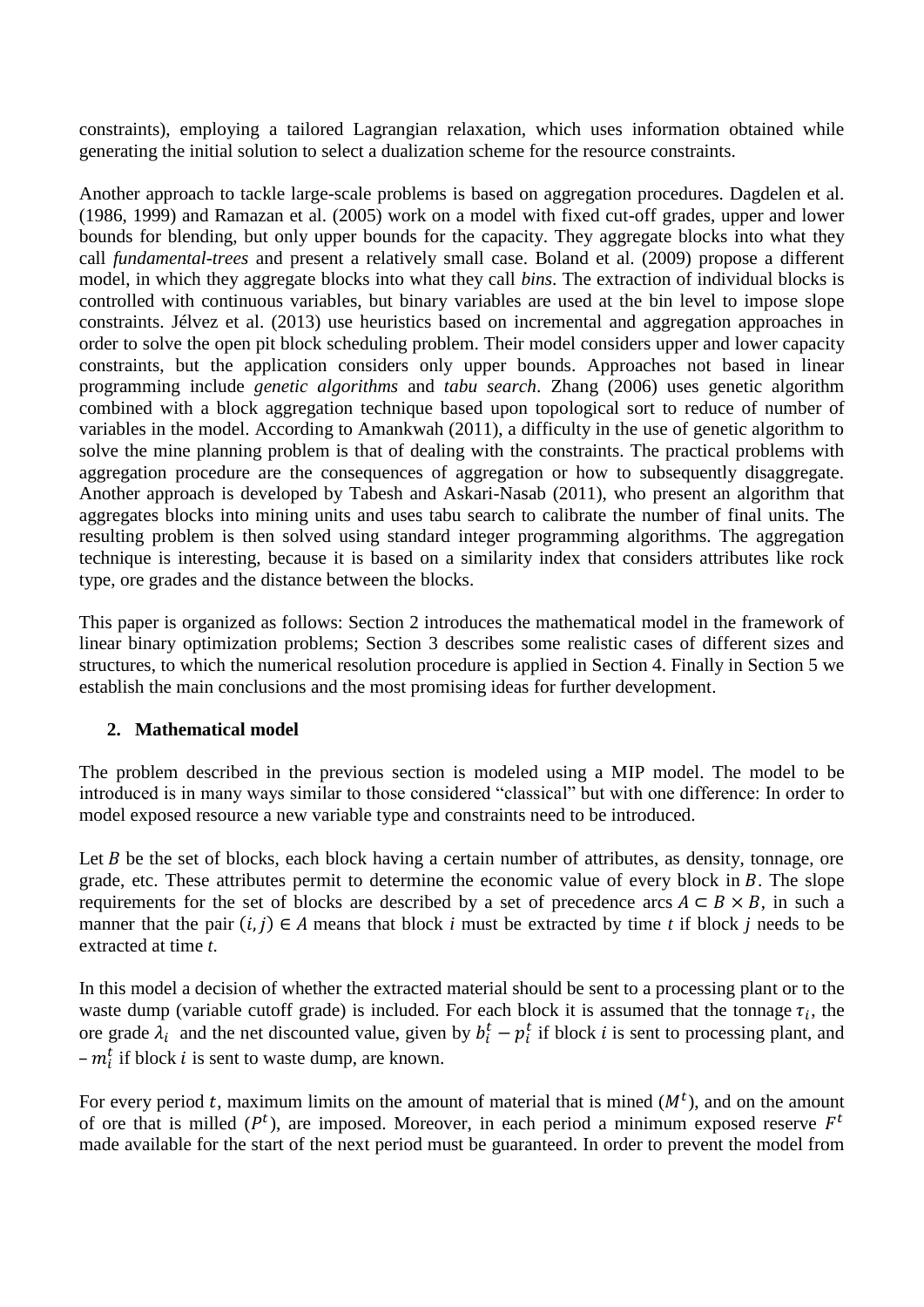selecting low ore-grade blocks as exposed reserve, a cutoff grade  $\Lambda_{cg}$  is used to differentiate eligible blocks. For this reason a selective ore grade is defined as

$$
\lambda_i(\Lambda_{cg}) = \begin{cases} \lambda_i & \text{if } \lambda_i \ge \Lambda_{cg} \\ 0 & \text{otherwise} \end{cases}
$$

Table 1 summarizes the indexes, sets and parameters used in the MIP model.

| <b>Symbol</b>                         | <b>Description</b>                                                              |
|---------------------------------------|---------------------------------------------------------------------------------|
| $\boldsymbol{B}$                      | Set of blocks                                                                   |
| A                                     | Set of precedence arcs                                                          |
|                                       | Time horizon (number of periods)                                                |
| $b_i^t$                               | Discounted profit resulting from the mining of block $i$ at time-<br>period $t$ |
|                                       | Cost of mining and processing block $i$ at time-period $t$                      |
| $p_{i}^{t}$<br>$m_{i}^{t}$<br>$M^{t}$ | Cost of mining block $i$ at time-period $t$                                     |
|                                       | Maximum mining capacity for time-period $t$                                     |
| $P^t$                                 | Maximum processing capacity for time-period $t$                                 |
| $F^t$                                 | Minimum exposed reserve required at time-period $t$                             |
| $\tau_i$                              | Tonnage of block i                                                              |
| $\lambda_i$                           | Ore grade of block $i$                                                          |
| $\Lambda_{cg}$                        | Cutoff grade                                                                    |

#### **Table 1: Main notation used in the MIP model**

Three types of variables are used in the model, all of them are binary. The first type is the variable associated to the extraction for processing purposes for each block

 $x_i^t = \begin{cases} 1 \\ 0 \end{cases}$  $\boldsymbol{0}$ 

The second variable type describes the decision relating to the disposal of a block by sending it to the waste dump

 $w_i^t = \begin{cases} 1 \\ 0 \end{cases}$  $\boldsymbol{0}$ 

The third variable type is used to identify exposed blocks; throughout the paper it will indistinctively be called "visibility" or "exposure" variable

 $y_i^t = \begin{cases} 1 \\ 0 \end{cases}$  $\boldsymbol{0}$ 

The objective function for the model is the usual maximization of Net Present Value (NPV). The formulation of the mathematical model is as follows: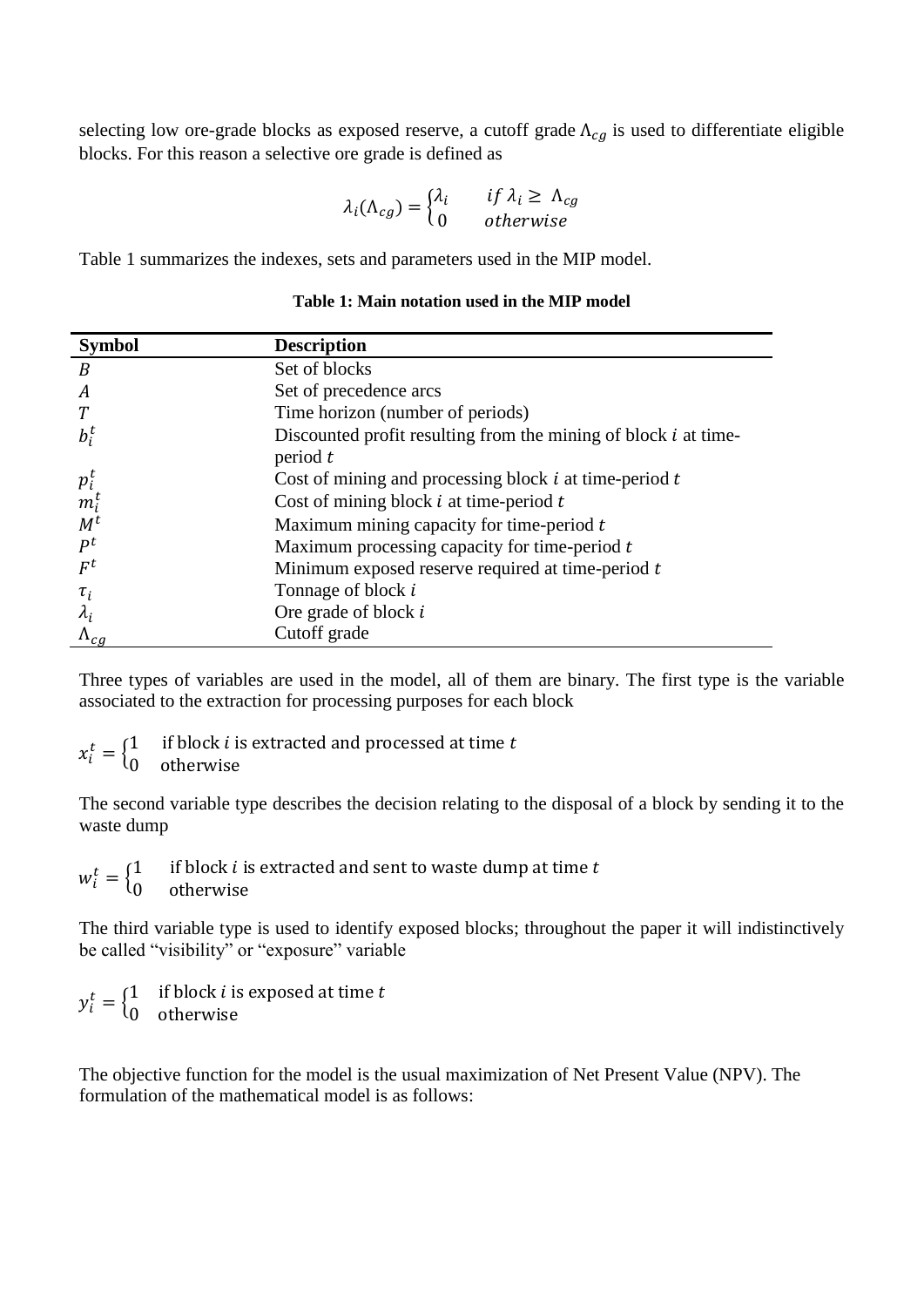(*OPBSEM*) 
$$
max \sum_{i \in B} \sum_{t=1}^{T} [(b_i^t - p_i^t) x_i^t - m_i^t w_i^t]
$$
 (1)

$$
\sum_{t=1}^{T} (x_i^t + w_i^t) \le 1 \qquad \forall \ i \in B
$$
 (2)

$$
\sum_{i \in B} \tau_i (x_i^t + w_i^t) \le M^t \qquad \forall t \in \{1, ..., T\}
$$
\n(3)

$$
\sum_{i \in B} \tau_i x_i^t \le P^t \qquad \qquad \forall \ t \in \{1, ..., T\} \tag{4}
$$

$$
y_j^t + \sum_{s=1}^t (x_j^s + w_j^s) \le \sum_{s=1}^t (x_i^s + w_i^s) \qquad \forall (i, j) \in A, \ t \in \{1, ..., T\}
$$
 (5)

$$
y_i^t \le x_i^{t+1} \qquad \qquad \forall \ i \in B, \ t \in \{1, ..., T-1\} \tag{6}
$$

$$
\sum_{i \in B} \tau_i \lambda_i (\Lambda_{cg}) y_i^t \ge F^t \qquad \forall t \in \{1, ..., T - 1\}
$$
 (7)

$$
x_i^t, w_i^t, y_i^t \in \{0, 1\} \qquad \forall \ i \in B, \ t \in \{1, ..., T\} \tag{8}
$$

The objective function (1) represents the maximization of the discounted cash flow. Constraint (2) simply expresses that it is not possible to choose two different destinations for a block, i.e., a block can be either sent to process or sent to the waste dump but not both at the same time. Constraint (3) and (4) establish an upper bound on mining and ore production for each period. Analogous constraints related to other capacities of the system could also be established (e.g. water, energy, mining capacity, etc.). Constraint (5) is the usual slope constraint of open pit planning models but written in a manner consistent with the identification of blocks that can be declared "exposed" for the start of the next period. Constraint (6) ensures that once exposed a block needs to be extracted and sent to processing plant at next time-period. Constraint (7) ensures that a minimum exposed reserve (in terms of units of extractable metal) must be available for the start of the next period. Finally, constraint (8) declares the nature of the variables involved in the model.

#### **3. Numerical experiments**

In this section a description of the application to some instances of the open-pit block scheduling problem with exposed mineral (OPBSEM) is provided. The numerical experiments have one objective in mind: To compare the performance of the proposed model with others strategies, such as (i) mine planning commercial software, and (ii) MIP models without exposed mineral, both in terms of extraction geometries, exposed mineral and (to a lesser extent) net present value (NPV). In the first subsection the implementation of the model on a hypothetical two-dimensional orebody is described. In the next subsection the dataset and parameters are presented and finally in the last subsection the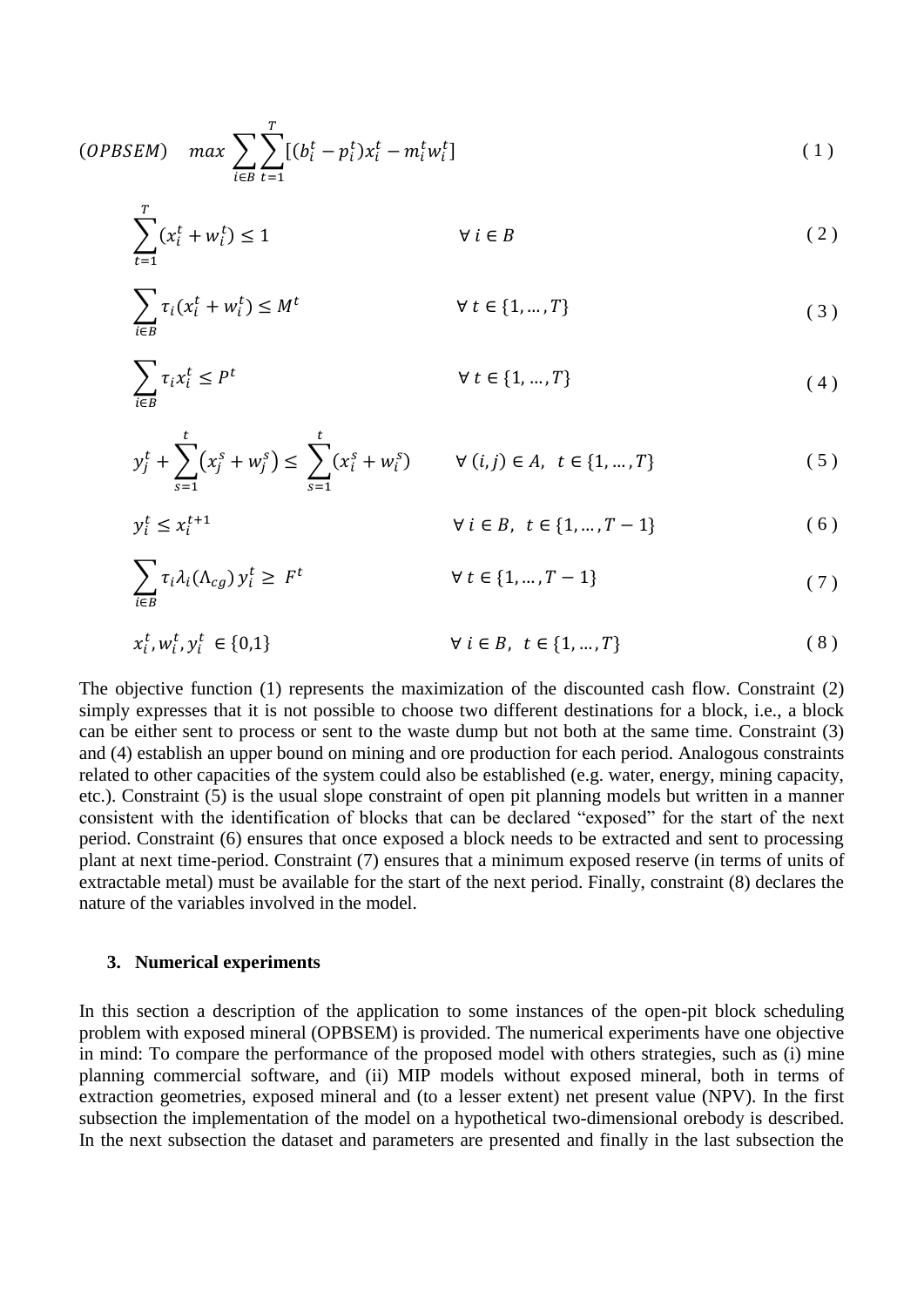experiments on more realistic three-dimensional case studies are described, their results with block scheduling obtained from other strategies will be compared, as mentioned earlier.

#### **Example: Two-dimensional Dataset**

The orebody considered herein is a two-dimensional orebody (a slice of three-dimensional deposit) that requires mining with a 45° slope angle. The block model contains 399 regular blocks and for each one it has attributes such as tonnage and cooper grade, also, economic values associated with the extraction and destination (processing plant or waste dump) of the block are given. The model decides the best destination for each block and defines exposed mineral for each period whilst maximizing the net present value of the entire project.

The planning horizon for this first case study is 3 years (considering annual time-periods). The discount rate is set to 10%. Mining and processing capacities are fixed to a maximum of 4M and 2.8M tons per year, respectively. For each period, a minimum of 12K tons of exposed reserve is required (as metal, calculated as tonnage multiplied by grade). The minimum grade for a block to be considered exposed ore reserve is set to 0.3%. The schedule obtained is shown in Figure 1.



**Figure 1: Block scheduling obtained through our exposed ore reserve model.**

In the block scheduling, we can distinguish three important groups: Blocks not mined, which are represented by code 0 (white blocks); blocks mined in each period, encoded by numbers 1-2-3 (light gray), and exposed blocks within each period, in order to be mined and sent to processing at next period (dark grey blocks). An important aspect to highlight of schedule is the geometry obtained at the bottom of the pit per period where exposed mineral constrains applies, which is good in terms of operational spaces.

#### **Dataset and parameters**

The block models considered for this study were obtained from Minelib, a publicly available library of test problem instances for open-pit mining problems. The data comes from real-world mining projects and simulated data. Although open pit mining problems have appeared in literature dating back to the sixties, no standard representations exist, and there are no commonly available corresponding data sets. (Espinoza et al., 2013). Minelib is an effort to reduce this gap.

#### **Newman1**

The block model contains 1.060 regular blocks. For each block there are attributes such as rock type, tonnage, grade, and economic values associated the destination of the blocks (waste dump or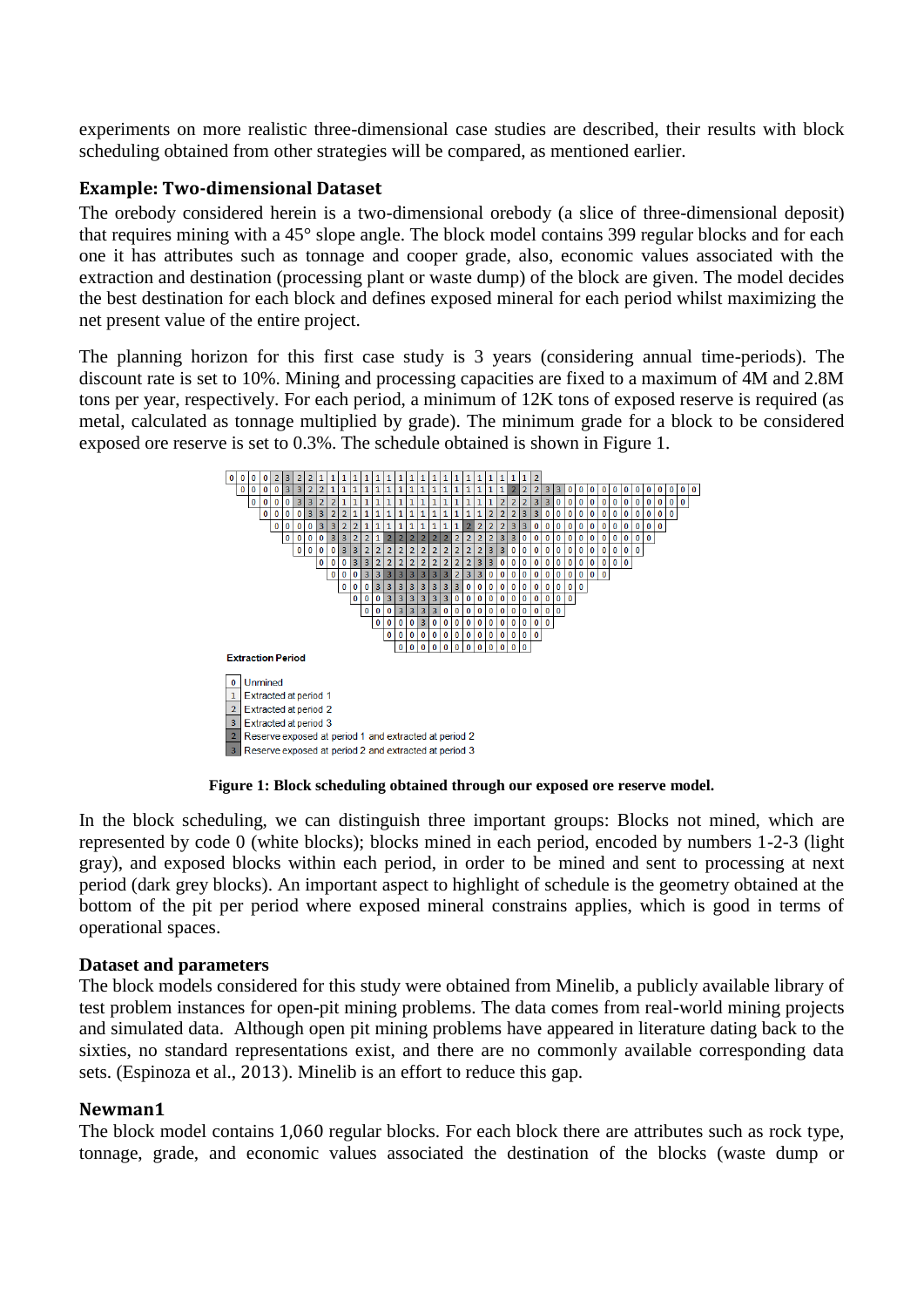processing plant). While there are details of how blocks were valued, unfortunately are not available all data to reproduce the block valuation. In this instance, the wall slope requirements are not given by an angle as usual, but to remove a given block, must first be extracted five blocks above, as is shown in the Figure 2.



**Figure 2: In order to remove block 6, must first be removed five blocks above (1, 2, 3, 4, 5). Source: Espinoza et al. (2013).**

Annual time-periods with a yearly discount rate equivalent to a 8% are considered. The planning horizon is 6 (years), but 3 years will be enough to complete the exploitation. Mining and processing capacities are fixed to a maximum of 2M and 1.1M tons per year, respectively. For each period, a minimum of 7K tons of exposed reserve is required (as metal, calculated as tonnage multiplied by grade). The minimum grade for a block to be considered exposed ore reserve is set to 0.3%.

#### **Marvin**

This block model contains 53.271 blocks of  $30 \times 30 \times 30$  meters, but can be reduced when blocks that are not accessible are removed from the mine. The reduced block model is inside a framework of 43 blocks in X, 51 blocks in Y and 15 blocks in Z, whose spatial coordinate ranges from 210m to 1290m in X, 300m to 1530m in Y and 30m to 450m in Z. The wall slope requirements are given by a 45° slope angle and using seven levels of precedence above a given block. This deposit has two metals of interest: copper and gold. For each block there are attributes such as tonnage, grades (copper and gold). In order to consider a single-element deposit instead of multi-element one, we use a copper equivalent grade:

$$
EG_{cu} = \lambda^{cu} + \lambda^{au} \cdot \frac{P_{au} \cdot R_{au}}{P_{cu} \cdot R_{cu}}
$$

where  $EG_{cu}$  is the copper equivalent grade,  $\lambda^{cu}$  and  $\lambda^{au}$  are the copper and gold grades,  $P_{cu}$  and  $P_{du}$ are the copper and gold prices, and  $R_{cu}$  and  $R_{au}$  are the copper and gold recoveries respectively. Table 2 contains some economical parameters used to get more realistic economic values for each block. The blocks' economic valuation was made according the following expression:

$$
EV_i = [(P - C_s) \cdot f \cdot R \cdot \lambda_i - C_m^{ref} \cdot C_m^{caf} - C_p] \cdot \tau_i
$$

where  $EV_i$  is the economic value of block *i*. P is the price of the element of interest.  $C_s$ ,  $C_m^{ref}$  and are the selling, reference mining and processing costs.  $C_m^{caf}$  is the block mining cost adjustment factor associated with the position (depth) of the block and  $f$  is an appropriated unit conversion factor.  $R$  is the recovery,  $\lambda_i$  is the equivalent ore grade and  $\tau_i$  is the tonnage of block *i*. We consider annual timeperiods with a yearly discount rate of 10%. The horizon planning is 7 years. Mining and processing capacities are fixed to a maximum of 60M and 20M tons per year, respectively. For each period, a minimum of 10K tons of exposed mineral is required (as metal, tonnage multiplied by cooper-grade).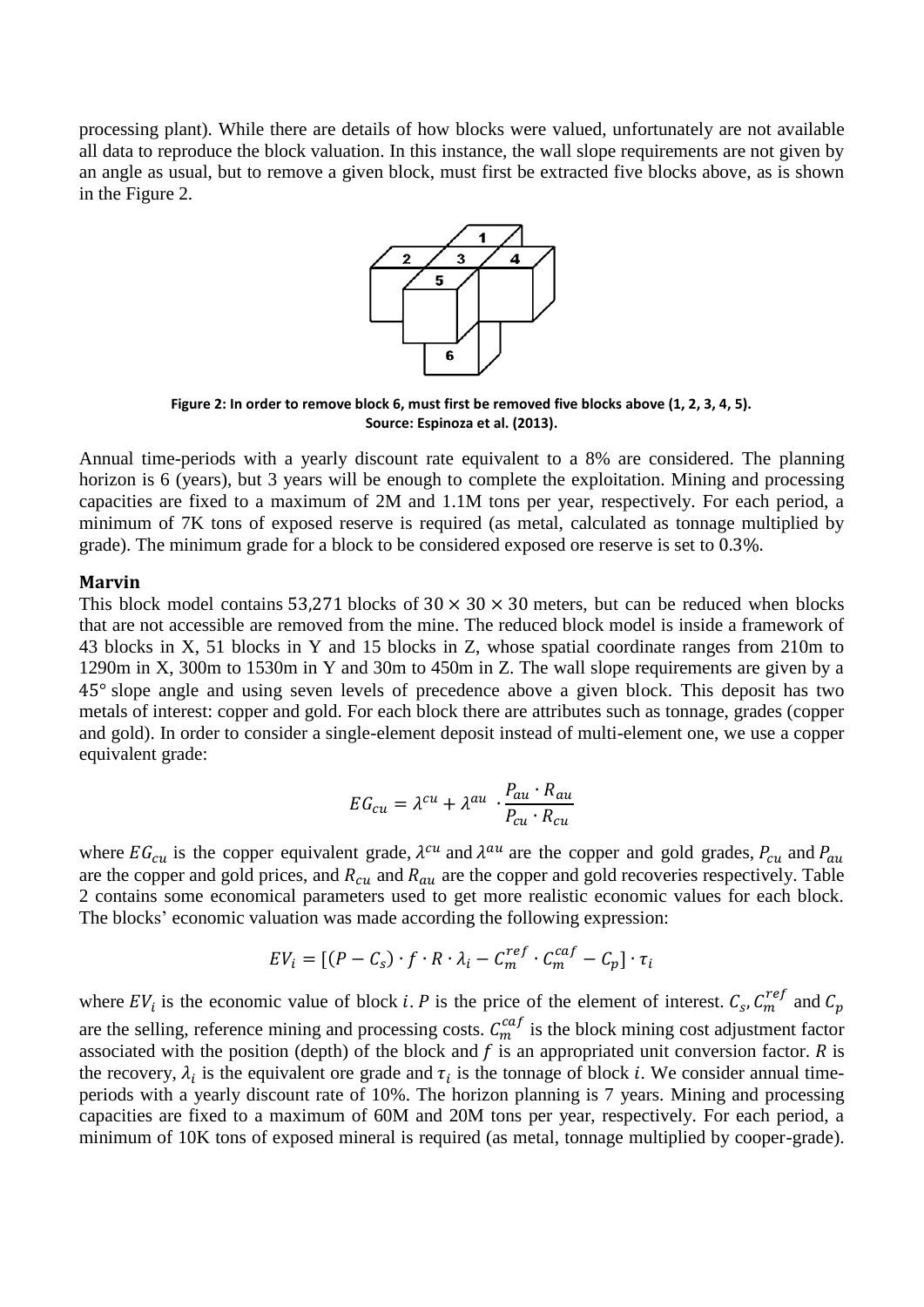The minimum grade for a block to be considered exposed ore reserve is set to  $0.25\%$ . Table 2 summarizes the main economic and technical parameters.

| <b>Parameter</b>                   | <b>Value</b> | Unit              |
|------------------------------------|--------------|-------------------|
| Copper price                       | 3.02         | US\$/lb           |
| Gold price                         | 1,132        | $US\$/oz$         |
| Copper recovery                    | 0.88         |                   |
| Gold recovery                      | 0.60         |                   |
| Selling cost                       | 0.60         | US\$/lb           |
| Processing cost                    | 10           | US\$/ton          |
| Reference mining cost              | 1.8          | US\$/ton          |
| Increment mining cost              | 0.002        | $US$/ton \cdot m$ |
| Slope angle                        | 45           | degrees           |
| Time horizon                       | 7            | years             |
| Discount rate                      | 0.10         |                   |
| Mining capacity                    | 60,000,000   | Ton/year          |
| Processing capacity                | 20,000,000   | Ton/year          |
| Minimum exposed mineral (as metal) | 100,000      | Ton/year          |

#### **Table 2: Economic and technical parameters in Marvin**

#### **Implementation/Instance**

In this subsection further detail about the implementation of the exposed ore reserve model and others strategies to compare among them are provided. In the following cases no operational spatial constraints were considered. The following cases were implemented:

a) Open-pit block scheduling model with exposed ore reserve  $(\mathit{OPBSEM})$  as detailed in section 2.

This is the main experiment in the article. The objective is to analyze the block scheduling obtained in terms of geometry extraction, exposed mineral and NPV. Newman and Marvin cases were implemented using the parameters explained in the previous subsection.

b) Open-pit block scheduling model without exposed mineral, that is, (OPBSEM) but without binary variable  $y_i^t$  and without constraints (6) and (7). This model is denoted as (*OPBS*).

This model considers precedence constraints and limited mining and processing capacities only. Newman and Marvin were implemented using the parameters (if corresponds) detailed in the subsection above. The comparison between this model and the exposed mineral model is interesting because it allows the evaluation of the insertion within the same formulation of the exposed ore reserve concept.

c) Bench-phase scheduling using mine-planning optimization software Whittle from Gemcom (currently Geovia).

Whittle is a traditional mine planning tool. Only the Marvin instance has been run, because the Newman database does not have some parameters required by Whittle, for example, recoveries. Thus, the parameters shown in Table 2 are used to set the instance (Marvin), except minimum exposed ore reserve requirement. Some important remarks: (i) Each block is associated with a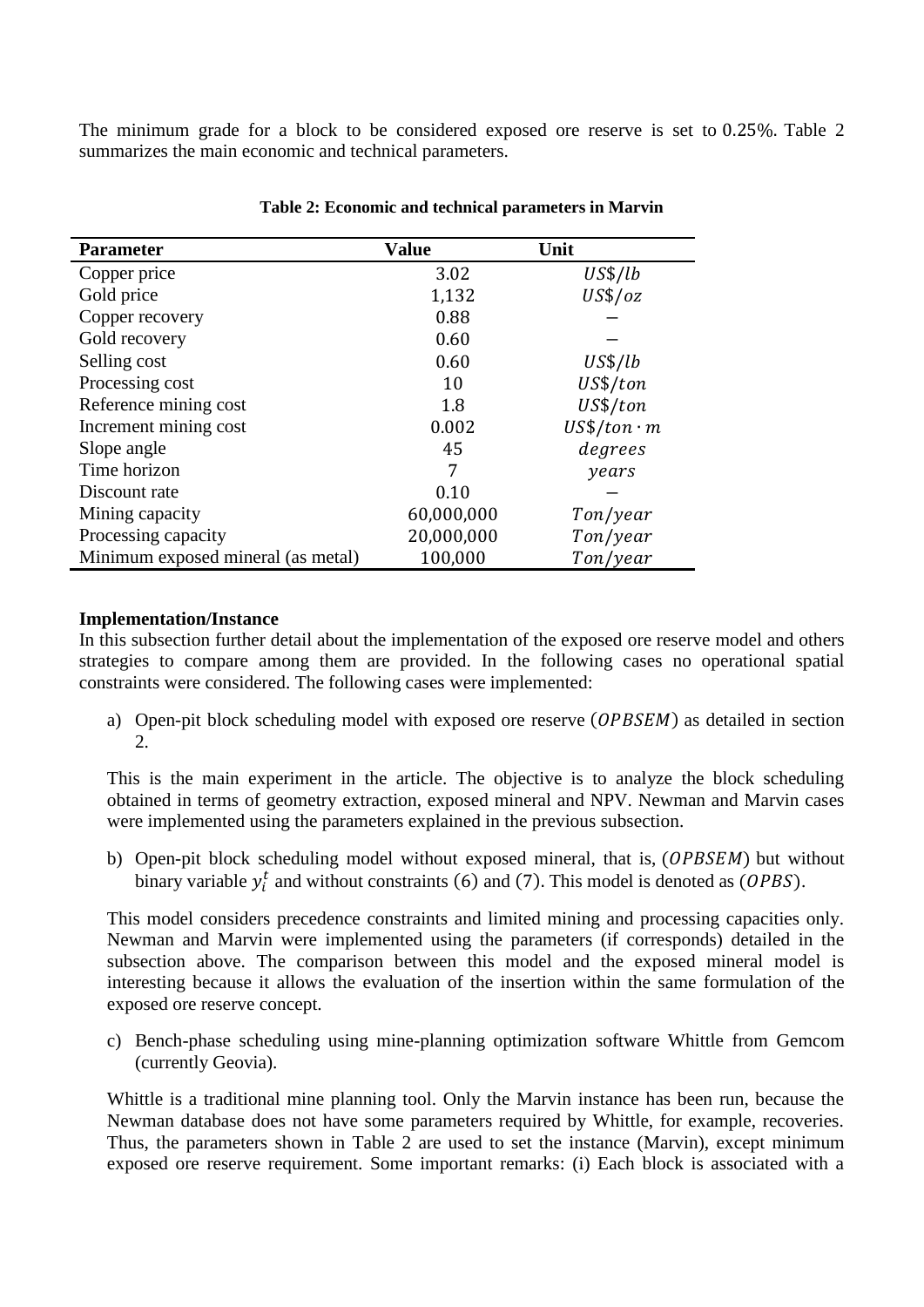single parcel only, (ii) the ore reserve selection method used is *cash flow*, (iii) no stockpiles are considered, (iv) the objective is to maximize the NPV. Bench-phase scheduling obtained can be transformed into a block scheduling: In the first scheduling, each bench-phase is composed of entire blocks and block fractions. However, if a fraction of a block is mined within a given period, then the remaining portion of the block will be mined in the next period. Therefore, there are blocks that are completely mined in two consecutive periods.

In order to implement a) and b) PuLP was used (Mitchell, 2009), which is free open source software written in Python. It is used to describe optimisation problems as mathematical models. PuLP was used in conjunction with GUROBI version 5.6.0 (Gurobi, 2013) to solve the resulting MIP models. Integer instances are solved up to a maximum 5% gap.

For implementing c), Whittle 4.5.2 was used.

In all cases the resolution of the instances was performed on an Intel Core i5-3570 CPU machine with 15.9 Gb running Windows XP version 2003. This machine has 4 processors with each running at 3.4 Ghz.

### **4. Results and discussion**

In this section the results obtained from the numerical experiences introduced in the previous section are discussed. As mentioned therein, the interest is in studying differences between the geometries, schedules and production plans that arise from using the standard approach (Whittle and optimized block schedule) against the proposed model (optimized schedule with exposed ore reserve). While it is not the focus of the article, the economic impact of the difference techniques is also mentioned and a brief discussion about the computational effort required to solve the instances is included.

#### **Newman case study**

In the case of the Newman dataset, it was not possible to use Whittle because the block model lacks relevant information that forbids the application of the software, so it was only possible to compare the "classical" block scheduling optimization models with the proposed model variation.

# **Geometries**

The pits obtained when scheduling the Newman case are shown in Figure 3. The figure presents projections on the X axis for both schedules,the colors correspond to the periods at which the blocks are extracted. There are three extraction periods (cyan, yellow and brown), unextracted blocks are in dark blue.

First notice that this dataset has a very special shape. It is not a box full with blocks, but it consists of 3 different disjoint parts. Also, the slopes at the borders are very steep. This is a property of the dataset considered, and has nothing to do with the schedules.

The most interesting property regarding the obtained geometries is that the ones with exposed ore reserve are quite better in terms of operational spaces and regularity. They are closer to a *worst case* and therefore suffer from fewer operational problems when designing phases later on.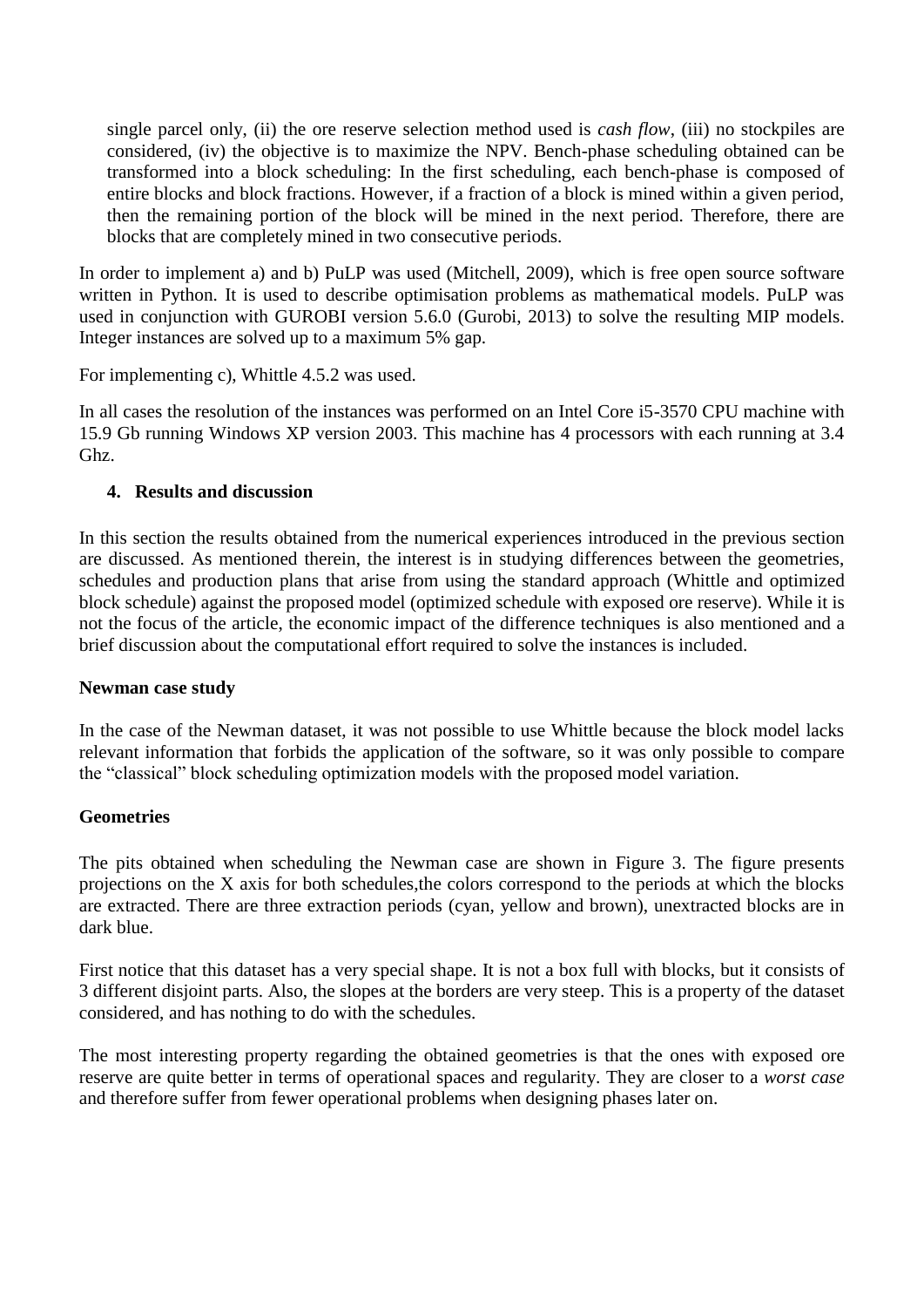

**Figure 3: Pits by period of Newman case. On the left, geometries obtained using the standard OPBS formulation. On the right, geometries obtained using the exposed mineral formulation. Colors represent time periods.**

A isometric view of the pits is also provided in Figure 4.



**Figure 4: Isometric views of block schedules for the Newman dataset. On the left, the schedule using the standard OPBS formulation. On the right, the schedules obtained with the exposed mineral formulation. Colors represent time periods.**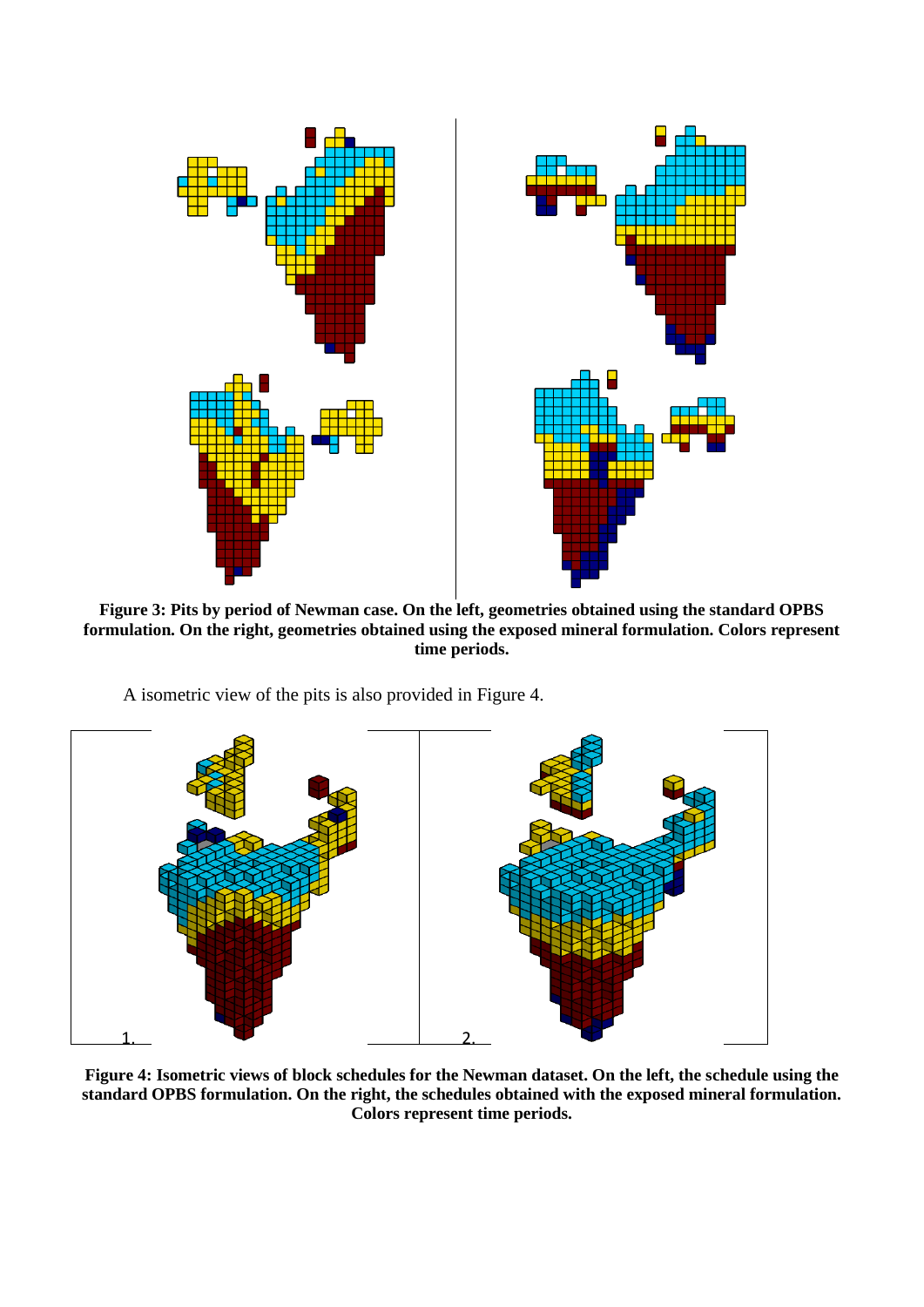# **Production plans**

The production plans for the schedules are presented in Table 3. As it is expected, the schedule proposed by OPBS extracts high value blocks as soon as possible, while OPBSEM tends to be more balanced. In terms of tonnage, the production plans are very similar and both saturate the mining capacity.

|        | <b>OPBS</b> |           | <b>OPBSEM</b> |           |
|--------|-------------|-----------|---------------|-----------|
| Period | Grade       | Tonnage   | Grade         | Tonnage   |
|        | 0.95        | 1,999,938 | 0.62          | 1,995,199 |
|        | 1.01        | 1,973,151 | 1.06          | 1,523,596 |
| 3      | 1.35        | 1,620,287 | 1.63          | 1,783,879 |
| Totals |             | 5,593,375 |               | 5,302,674 |

|  | <b>Table 3: Production Plans for the Newman dataset</b> |  |  |  |
|--|---------------------------------------------------------|--|--|--|
|  |                                                         |  |  |  |

### **Marvin case study**

The Marvin dataset provided the most complete example and therefore it was possible to use the block model to perform a comparison with results obtained from Whittle.

# **Geometries**

Cuts for blocks X=750 are shown in Figure 5, for the three cases: Whittle, OPBS and OPBSEM.

First of all it is worth noting that for this case, Whittle reported that the best and worst case were the same, therefore, the schedule obtained by Whittle is simply a bench by bench extraction schedule as shown in the figure (on the left). The final pit obtained with Whittle is also a lot smaller than the ones obtained with the optimization models.

The pits obtained using the optimization models (middle and right side of Figure 5) are larger and less operational as they aim to maximize NPV and therefore to extract blocks with higher grades as soon as possible. Nevertheless, it is very interesting to observe that the schedule obtained using the model with exposed ore reserve does provide geometries that are more operational.

We also provide plant views of the schedules in Figure 6.



**Figure 5: Block schedules for (from left to right) Whittle, OPBS and OPBSEM. Blocks are colored by extraction period from 1 (blue) to 7 (red). Cut corresponds to X=750.**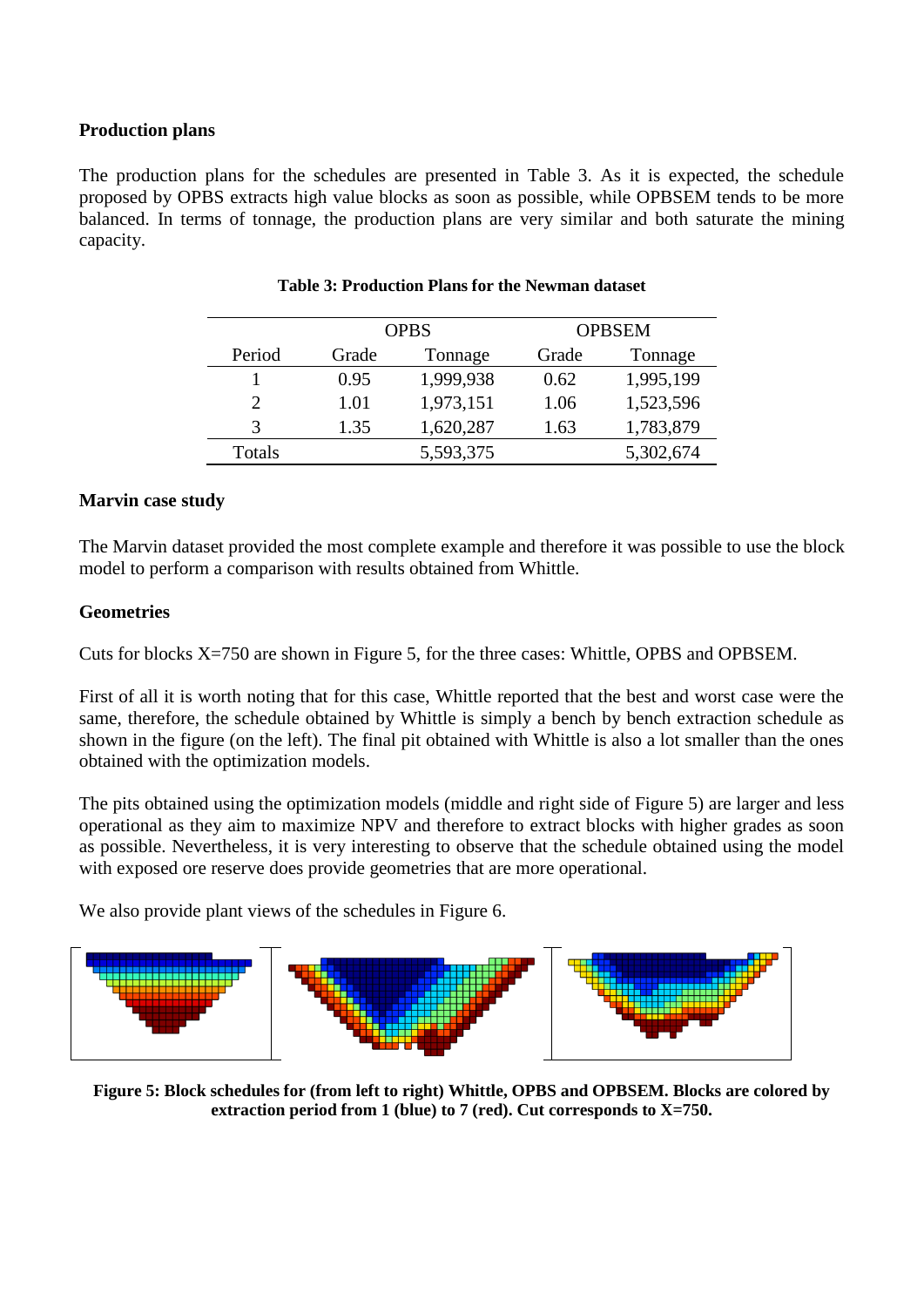

**Figure 6: Plant view of schedules for the Marvin case study. Blocks are colored by extraction period from 1 (blue) to 7 (red).**

#### **Production plans**

Production plans obtained with Whittle and models OPBS and OPBSEM are shown in Table 4.

|        | Whittle |             | <b>OPBS</b> |             | <b>OPBSEM</b> |             |
|--------|---------|-------------|-------------|-------------|---------------|-------------|
| Period | Grade   | Tonnage     | Grade       | Tonnage     | Grade         | Tonnage     |
|        | 0.23    | 21,376,597  | 0.56        | 59,989,966  | 0.39          | 59,891,451  |
| 2      | 0.38    | 26,945,258  | 0.60        | 49,490,569  | 0.53          | 45,939,352  |
| 3      | 0.55    | 24,213,960  | 0.64        | 40,052,603  | 0.66          | 39,798,429  |
| 4      | 0.68    | 20,256,910  | 0.50        | 44,985,250  | 0.57          | 42,930,865  |
| 5      | 0.80    | 16,502,520  | 0.47        | 49,166,275  | 0.46          | 52,232,416  |
| 6      | 1.05    | 23,365,205  | 0.40        | 52,191,380  | 0.47          | 46,784,718  |
| 7      | 1.25    | 19,177,745  | 0.36        | 46,060,990  | 0.98          | 16,587,549  |
| Totals |         | 151,838,195 |             | 341,937,032 |               | 304,164,781 |

|  |  |  | Table 4: Comparison of Production Plans, Marvin Case Study |  |
|--|--|--|------------------------------------------------------------|--|
|--|--|--|------------------------------------------------------------|--|

As reported in the previous subsection, the total tonnage of the solutions obtained with the optimization models is larger, actually more than double the size of the Whittle pit. It is very interesting also to see how the optimization models are able to take value from future periods to the initial ones, which can be seen in the behavior of the extracted grade. This is more than clear when the NPV of the three solutions are compared. For the Whittle solution it is US\$ 2,003,363,988, for OPBS it gives US\$ 3,047,498,282, and finally for OPBSEM the optimal NPV value is US\$ 2,885,928,658.

#### **Some comments on computational times**

While the computational effort is not a focus on this paper, and indeed we expect it to become a research issue in future works, it is worth noting that the required time for solving these instances is still long for practical applications, as it is shown in Table 5.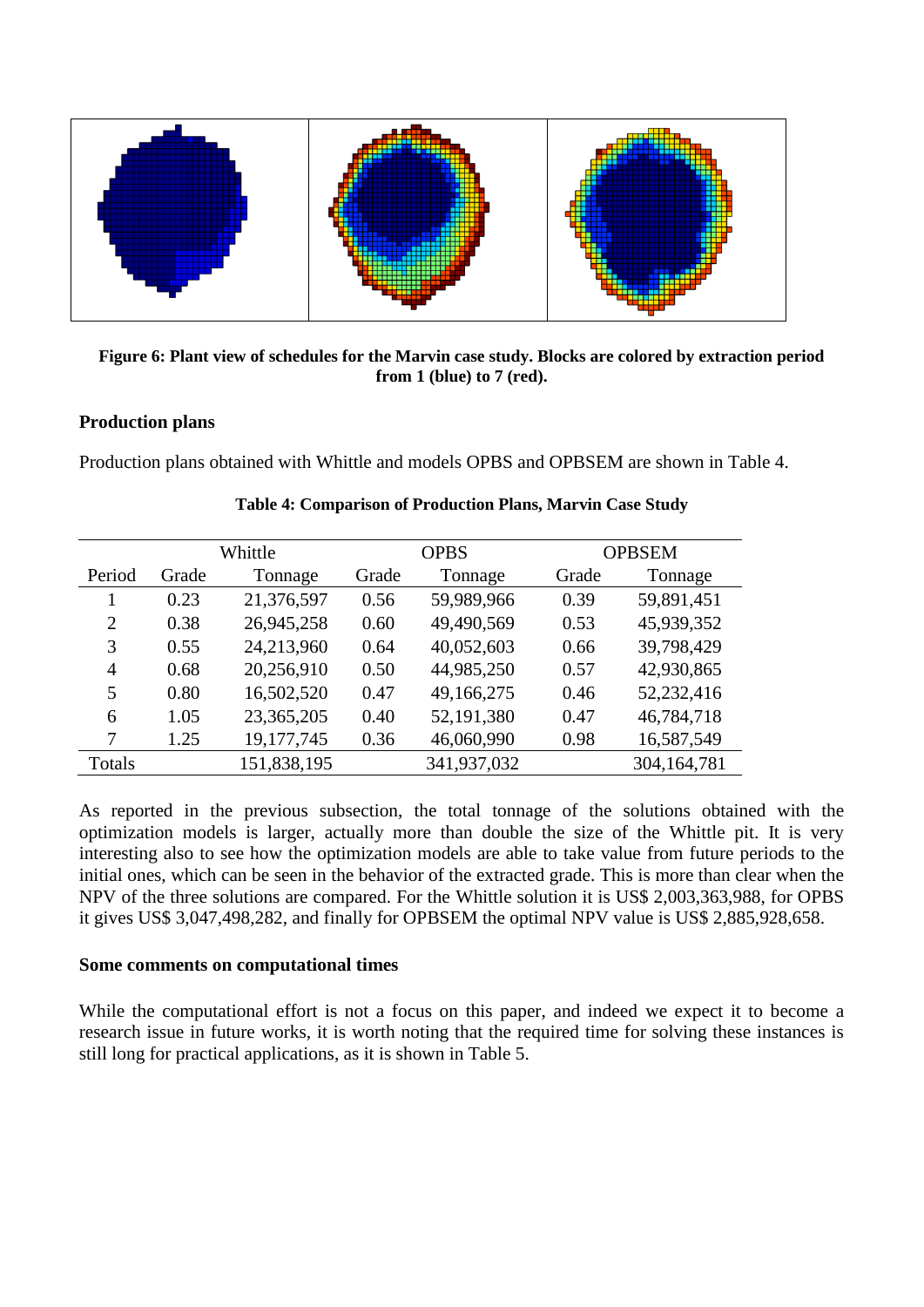#### **Table 5: Time required to solve instances**

|            | Whittle                  | <b>IDRS</b> | <b>PBSEM</b> |
|------------|--------------------------|-------------|--------------|
| m<br>f ime | $\overline{\phantom{0}}$ | 28,605      | 126,040      |

#### **5. Conclusions and open questions**

In this paper, the concept of "exposed ore reserve" is introduced in a mathematical model and defined at a given period as the set of blocks for which all its precedent blocks have been already extracted but the block itself has been not. A new integer programming model to generate pit designs under exposed ore reserve requirements has been presented and tested in a set of standard instances.

First it was tested on a two-dimensional instance to validate the solutions provided by it with satisfactory results. Later three dimensional instances were attempted and comparisons between the model's output and existing models/tools were performed. The solutions obtained with the aid of the proposed model are consistent with those obtained by other optimization models for mine planning that do not have exposed ore reserve requirements in their formulation,

The new model having additional requirements than similar optimization models without the exposed ore reserve requirement, suffers from a reduction in the value of the solution; however, the geometrical nature of the new solutions obtained in the tests performed exhibit better operational spaces and regularity. And whilst it is true that it is not possible to generalize this property of the solutions to other instances, it is believed the model has the potential to produce results that are better suited to the type of operational spacing needed in mining operations, thus adding a valuable alternative to the current tools available to mine planners that could be a facilitator of better mine designs.

A potential research path to pursue in the future relates to the definition of the exposed ore reserve. At the present time the definition provided is a simple one that allows formulation into a model but it is believed that by no means it is exclusive. It is not known at the time of the writing if other definitions of exposed ore reserve are used in industry; nevertheless, exploration of alternative "exposure" definitions could prove fruitful in bringing designs of a more applicable nature. Other important questions for future study relate to assessing the suitability of the model for different types of deposits and mining operations, and which conditions are required in order for the model to produce solutions with the geometrical properties that have been observed so far in the present study.

The proposed model exhibits great potential in terms of applicability, but further algorithmic research is required to improve the computational execution time in the case of very large instances. However, it is important to mention here that the present paper has focused on introducing the concept and presenting the associated model. As the results obtained in the instances tested are encouraging enough to warrant additional research, it is believed that the first step taken in this study will serve as a solid foundation to new ways of thinking mine planning to the benefit on industry and practitioners.

# **Bibliography**

Amankwah, H., 2011. *Mathematical Optimization Models and Methods for Open-Pit Mining*. PhD thesis, Department of Mathematics, Linköping University, Sweden.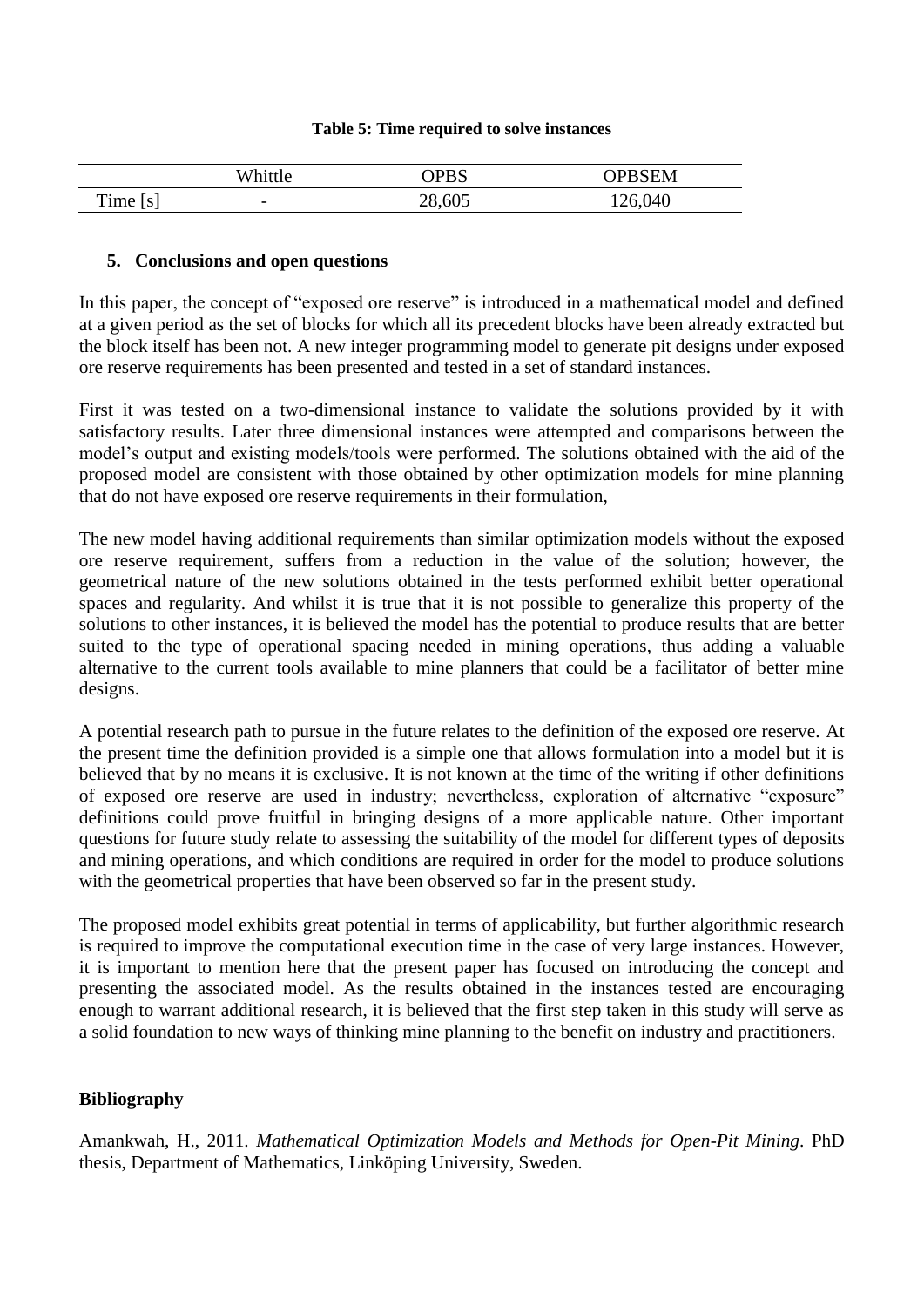Bienstock, D. and Zuckerberg, M., 2010. *Solving LP relaxations of large-scale precedence constrained problems*. In IPCO, pages 1-14.

Bley, A., Boland, N., Fricke, C. and Froyland, G., 2010. *A strengthened formulation and cutting planes for the open pit mine production scheduling problem*. Computers & Operations Research, 37(9): 1641-1647.

Boland, N., Dumitrescu, I., Froyland, G. and Gleixner, A., 2009. *Lp based disaggregation approaches to solving the open pit mining production scheduling problem with block processing selectivity.* Computers & Operations Research, 36(4): 1064-1089.

Cacetta, L. (2007) *Application of optimisation techniques in open-pit mining.* In: Weintraub A et al (ed), Handbook of operations research in natural resources. Springer, New York.

Caccetta, L. and Hill S., 2003. *An application of branch and cut to open-pit mine scheduling.* Journal of Global Optimization, 27: 349-365.

Chicoisne, R., Espinoza, D., Goycoolea, M., Moreno, E. and Rubio. E., 2012. *A new algorithm for the open-pit mine production scheduling problem*. Journal of Operations Research, 60(3): 517-528.

Cochilco, 2013. *Anuario de estadisticas del cobre y otros minerales: 1993-2012*. Recopilación de estudios (in Spanish). http://www.cochilco.cl/descargas/estadisticas/anuarios/AE2013web.pdf

Cullenbine, C., Wood, R.K. and Newman, A., 2011. *A sliding time window heuristic for open pit mine block sequencing*. Optimization Letters, 5(3): 365-377.

Dagdelen, K. and Johnson, T., 1986. *Optimum open pit mine production scheduling by lagrangian parameterization*. In Proc. 19th Internat. Appl. Comput. Oper. Res. Mineral Indust. (APCOM) Sympos., pages 127-141, Littleton, CO. SME.

K. Dagdelen, K. and Akaike, A., 1999. *A strategic production scheduling method for an open pit mine.* In J. Proud C. Dardano, M. Francisco, editor, Proc. 28th Internat. Appl. Comput. Oper. Res. Mineral Indust. (APCOM) Sympos., pages 729-738, Littleton, CO. SME.

Espinoza, D., Goycoolea, M., Moreno, E. and Newman, A., 2013. *MineLib: a Library of Open Pit Mining Problems*. Annals of Operations Research, 206 (1): 93-114.

Fricke, C., 2006. *Applications of integer programming in open pit mining*. PhD thesis, University of Melbourne, Department of Mathematics and Statistics.

Gaupp, M., 2008. *Methods for improving the tractability of the block sequencing problem for open pit mining*. Technical report, DTIC Document.

Gemcom, 2011. *GEMCOM Whittle™ Strategic Mine Planning Software*. http://www.gemcomsoftware.com/products/whittle

Hochbaum, D. and Chen, A., 2000. *Performance Analysis and Best Implementation of Old and New Algorithms for the Open-Pit Mining Problem*. Operations Research.48: 894-914.